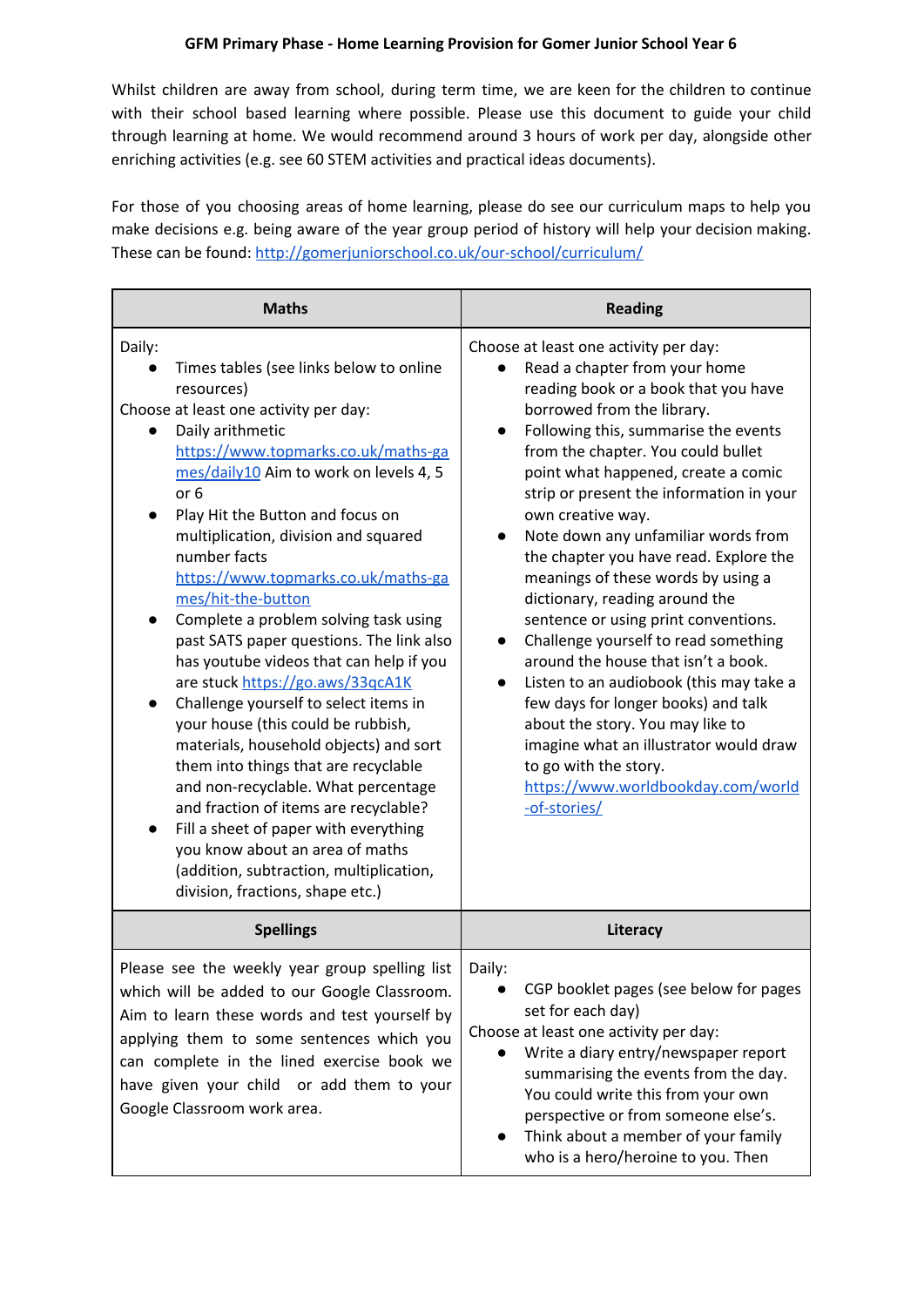Can you find a creative way to practise your spellings so that it is easier to remember them? For example, you could:

- Use spelling shed <https://www.spellingshed.com/en-gb>
- Type your spellings
- See how many times you can correctly write it in 1 minute with your eyes closed
- Make up a song/rap to remember the spelling rule
- Do a spelling scribble



create an information report about your chosen hero/heroine. Can you interview that person (perhaps over the phone) and include some direct quotes from the interview?

- Children should only be allowed to watch TV for one hour a day. Do you agree/disagree? Write a discussion about this statement.
- Story task: Design a setting for a story genre of their choice. Think about any settings that you have encountered in stories before. Then write a short description including expanded noun phrases.
- Create your own story (comic strip, adventure, information etc) using Book Creator. <https://bookcreator.com/> You will need to sign up using your gomer gmail email address and then enter your class code so you can share your work 6ST - 6PZJFZS 6AM - 6P72TDT

## **Project Learning**

# **Let's be active:**

- **•** The Body Coach home workouts for children <https://bit.ly/2QqC9dN>
- Try some Cosmic Yoga <https://www.youtube.com/watch?v=R-BS87NTV5I&vl=en>
- Just Dance [https://www.youtube.com/watch?v=8-9Sm6\\_yE98](https://www.youtube.com/watch?v=8-9Sm6_yE98)

# **Let's try something new:**

● Using the list of 60 STEM activities below, pick an activity to complete. Tick when you have done each one. How many activities can you complete?

## **Online resources**

- Rapid Reader
- Sparx Maths <https://sparx.co.uk/maths/>
- Spelling Shed <https://www.spellingshed.com/en-gb>
- Times Table Rock Star <https://ttrockstars.com/>
- Google Classroom <https://bit.ly/3cX9eYn>

To log into the resources above, the children need to click on the links provided and enter their username and password, which can be found on the password sheet that has been sent home.

# **Other FREE Resources**

# **Story books:**

- <https://www.storylineonline.net/> A free literacy programme where actors read to children
- <https://www.worldbookday.com/world-of-stories/> Free audio books to listen to from World Book Day